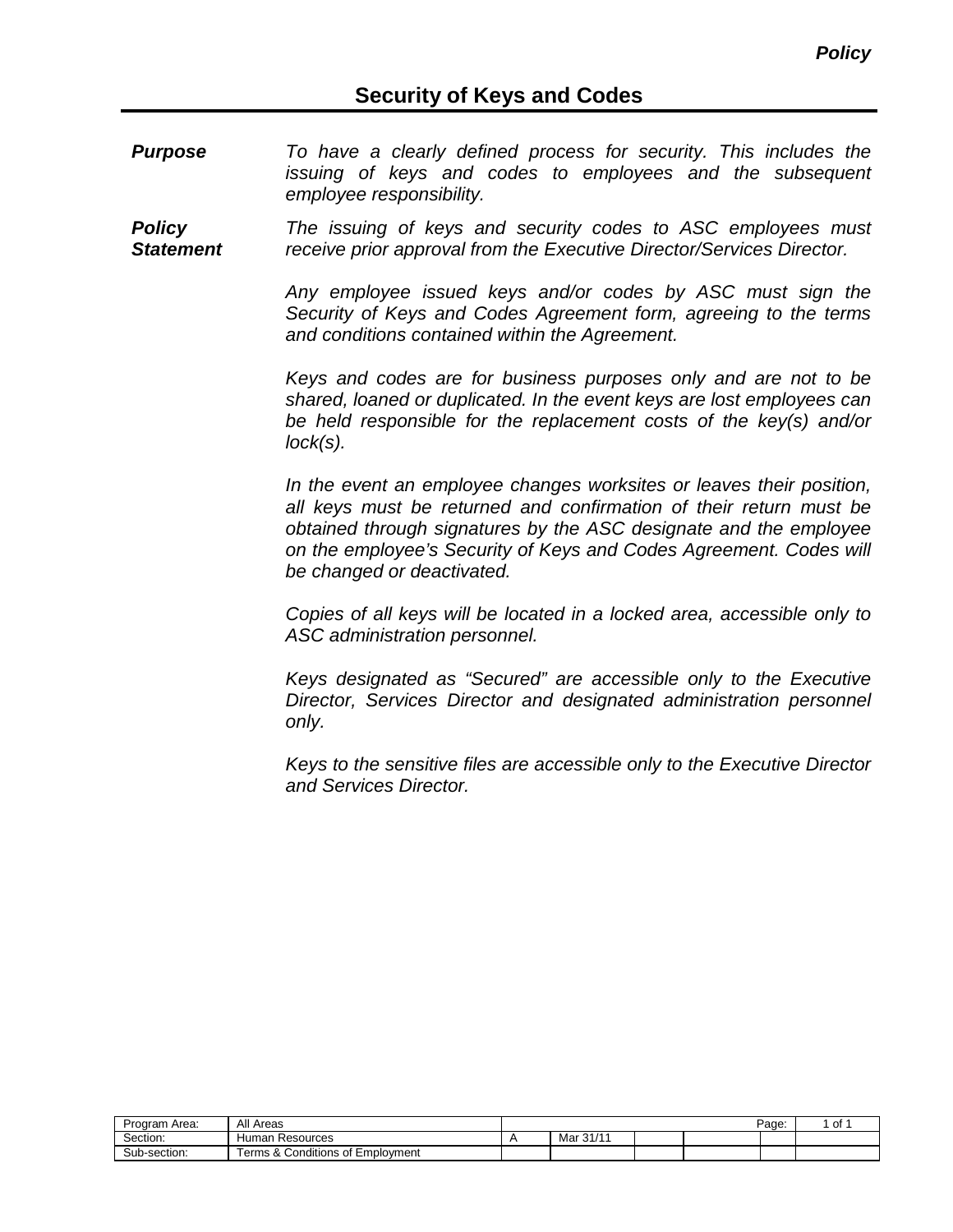- 1. Originals/copies of all keys and codes pertaining to all worksites at Accredited Supports to the Community will be maintained by designated administration personnel.
- 2. Keys will be kept in the operational file room in one of five key boxes. The boxes are:
	- Services Support Building: door keys
	- Services Support Building: cabinets, desks, outside buildings, vehicles
	- Centre Building and Bottle Depot
	- External Worksites
	- Secured Keys
- 3. Access to the Secured Keys is limited to the Executive Director, Services Director and designated administration personnel.
- 4. Access to the other key boxes is limited to ASC administration personnel.
- 5. The issuing of all keys and codes will be completed by the designated administration personnel upon obtaining approval from the Executive Director or Services Director.
- 6. Once approval for issuing of keys/codes is obtained, the designated administration personnel will review the conditions of the Security Agreement form with the employee.
- 7. Once the employee agrees to the terms and conditions of the Security Agreement and signs the form, the key/codes will be issued and signed as issued by the ASC designate.
- 8. The original Security Agreement is placed on the employee's file and remains on the file until the employee leaves employment with ASC.
- 9. At any time that an employee changes worksites, the designated administration personnel will review the Security Agreement for determination of any keys that need to be returned and/or re-issued. Any keys requiring to be returned must be collected and indicated on the form that they have been retrieved. New keys/codes will be issued as above.

| Program Area: | All Areas                               |          |  | Page: | of 2 |
|---------------|-----------------------------------------|----------|--|-------|------|
| Section:      | ⊦ Resources<br>Human                    | Mar 31/1 |  |       |      |
| Sub-section:  | & Conditions of Employment<br>⊺erms & t |          |  |       |      |